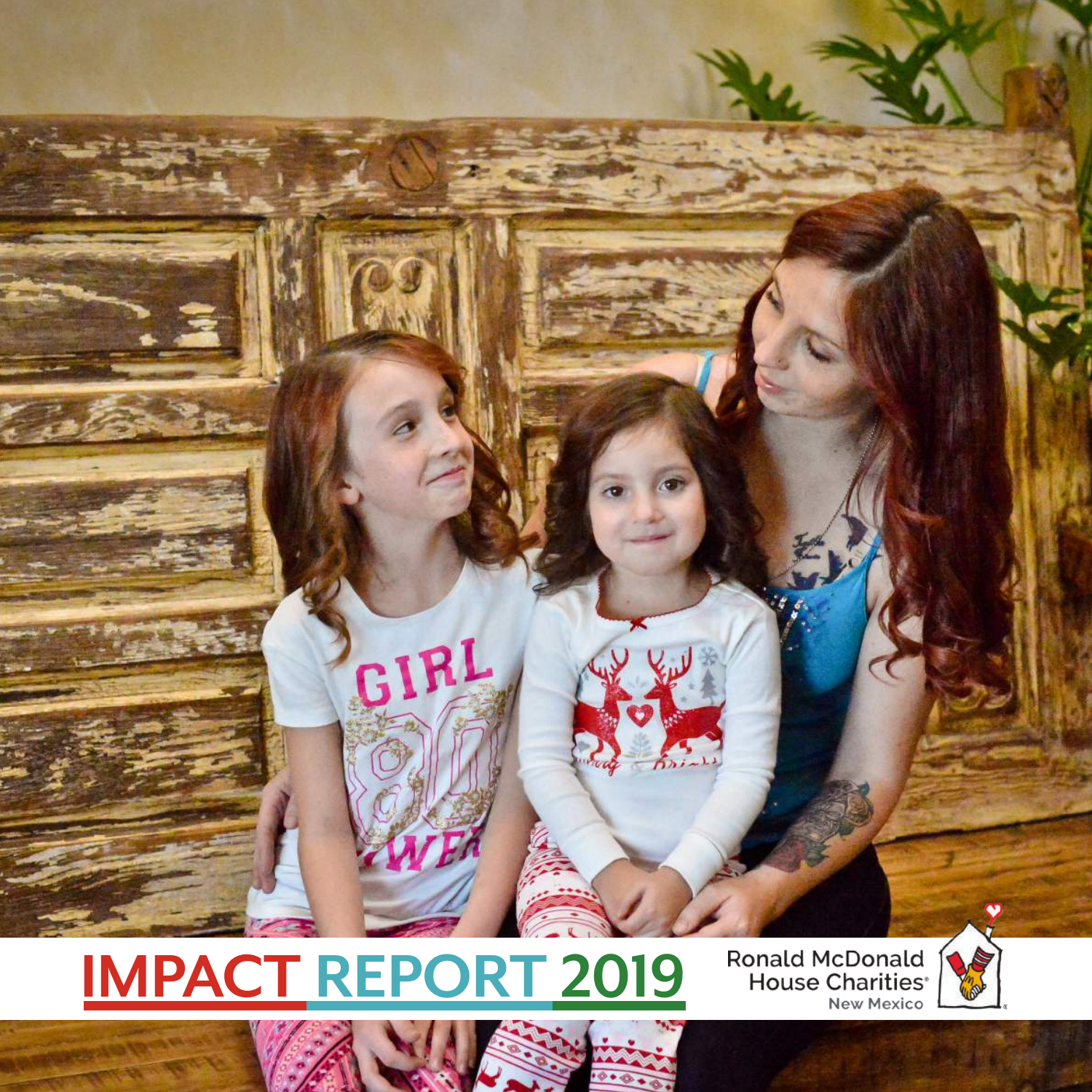## **2019 Board of Directors**

Patricia Aragon Valeria Barboa Brenda Begley Diana Blanton Jon Condit Adam Ciepiela Jayne Cunningham Jennie Davis Noel DeLaRiva Robert DelCampo Linda Dodd Yvonne Gabaldon Chris Garner Scott Glas Jude Gleason Peggy Graham Jackie Ingle Ann Jarrell Nichol Larranaga Barbara Lewis Kris Martin Laurie Monfiletto Tony Ornelas Cindi Ortiz Carlos Pacheco Angela Sanchez Rob Virden Erin Young Kim Young

### **2019 Staff**

Ann Armijo Tasha Beall Kara Bergevin Dawn Cannoles Andrea Ehlert Jennifer Gamboa Melissa Gomez Heather Gooch Louise Knorovsky Rosemary Melendez Sarah Moulton Bill Nelson Sarah Newman Sharon Nolen Antoniette Pino Seferina Rickert Albert Saiz Renee Santillanes Maria Sultemeier Jessica Wright



Photo Credit: Audrie Lynn Photography

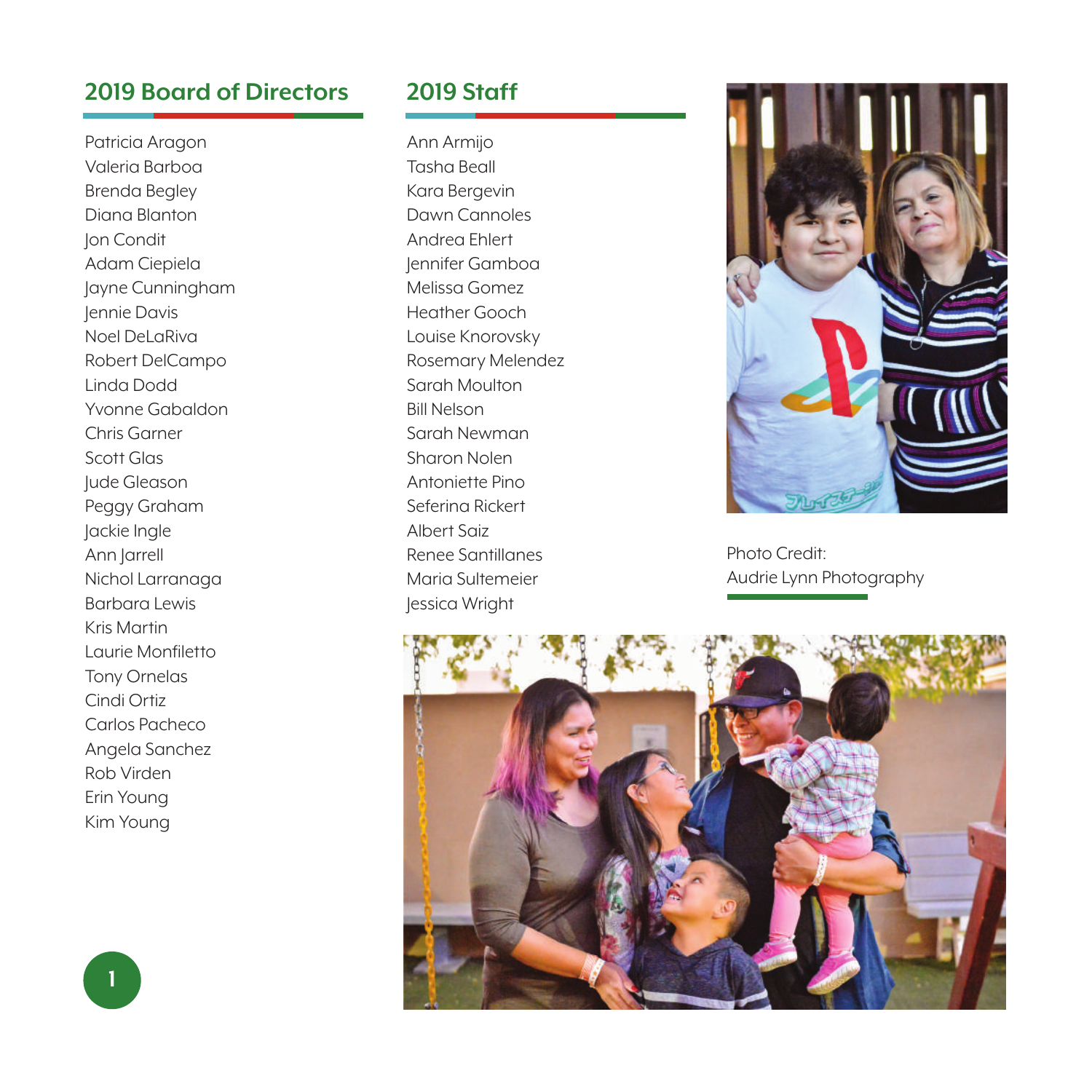# **Family Highlight - The George Family**

After going into a complicated premature labor just 27 weeks into her pregnancy, Venessa George and her unborn twin girls were airlifted from Carlsbad, New Mexico to Lovelace Women's Hospital in Albuquerque. "I was terrified. I hadn't been on a plane since the 3rd grade, I was exhausted from being monitored all night, and I was still experiencing labor pains while strapped to a gurney. The whole time all I could think about was what would happen if the twins did arrive early." Venessa says some of her fears started to melt away when she learned she could check in to the Ronald McDonald House just minutes from the hospital. "My favorite memory at the House is from my first morning there. At breakfast, every single person who worked there asked how I was doing. They insisted that I keep them updated on the pregnancy and even noticed when I wasn't feeling well. That's how much compassion they have." Eight weeks after that very first morning, Venessa gave birth to Chevelle and Celeste, who weighed less than 5lbs each.



They stayed in the NICU and Venessa stayed right around the corner at the House for six more weeks, so both mom and babies could be close to the care they needed. "I never felt like I was in it alone while I was there. It really is a home away from home." Today, Venessa's twins are thriving, healthy, and already have a twin language that baffles their siblings. "I'll never be able to repay how much the House helped us. It was so much more than a place to stay."

Photo Credit: Venessa George

**"I never felt like I was in it alone while I was there. It really is a home away from home."**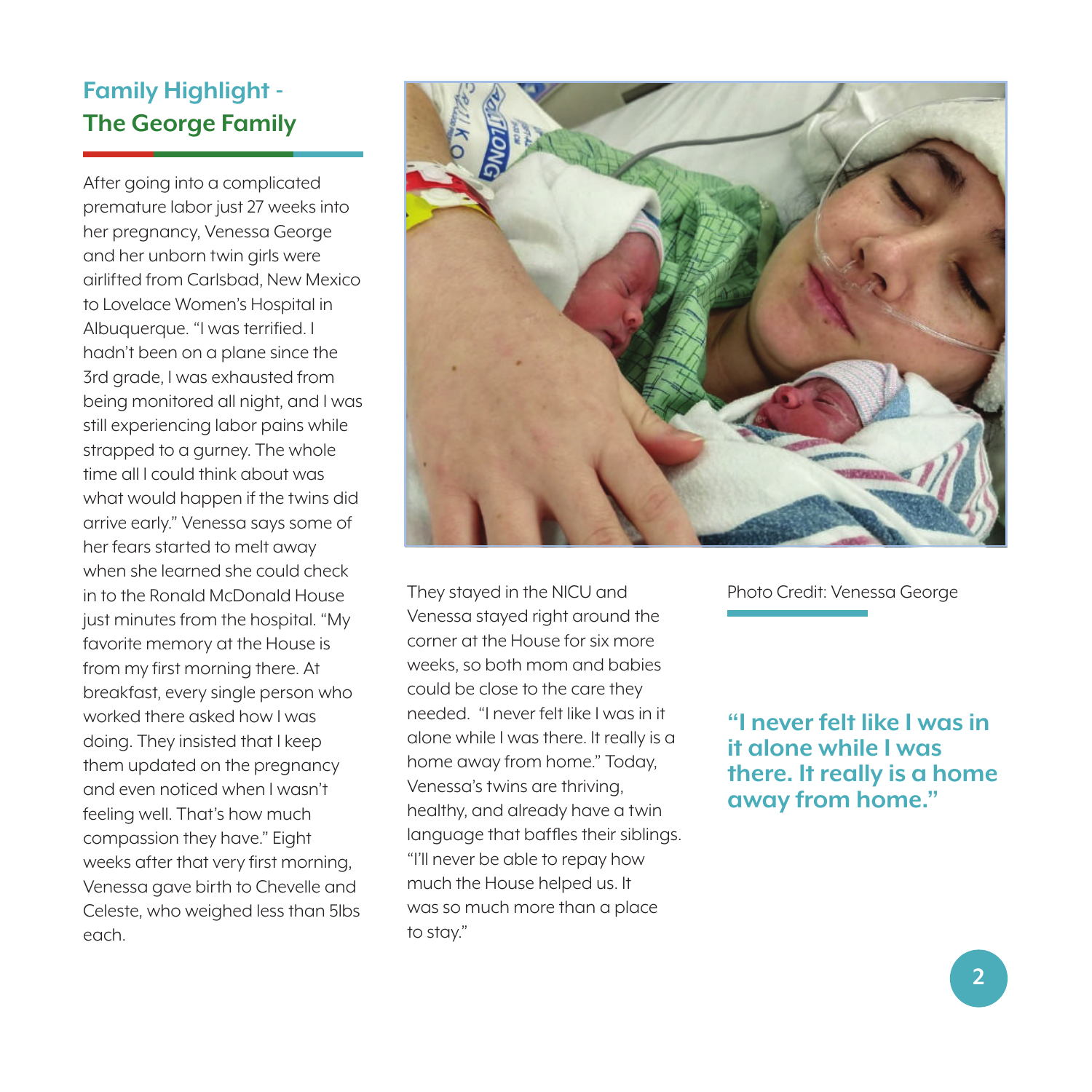# **RMHC-NM By the Numbers**

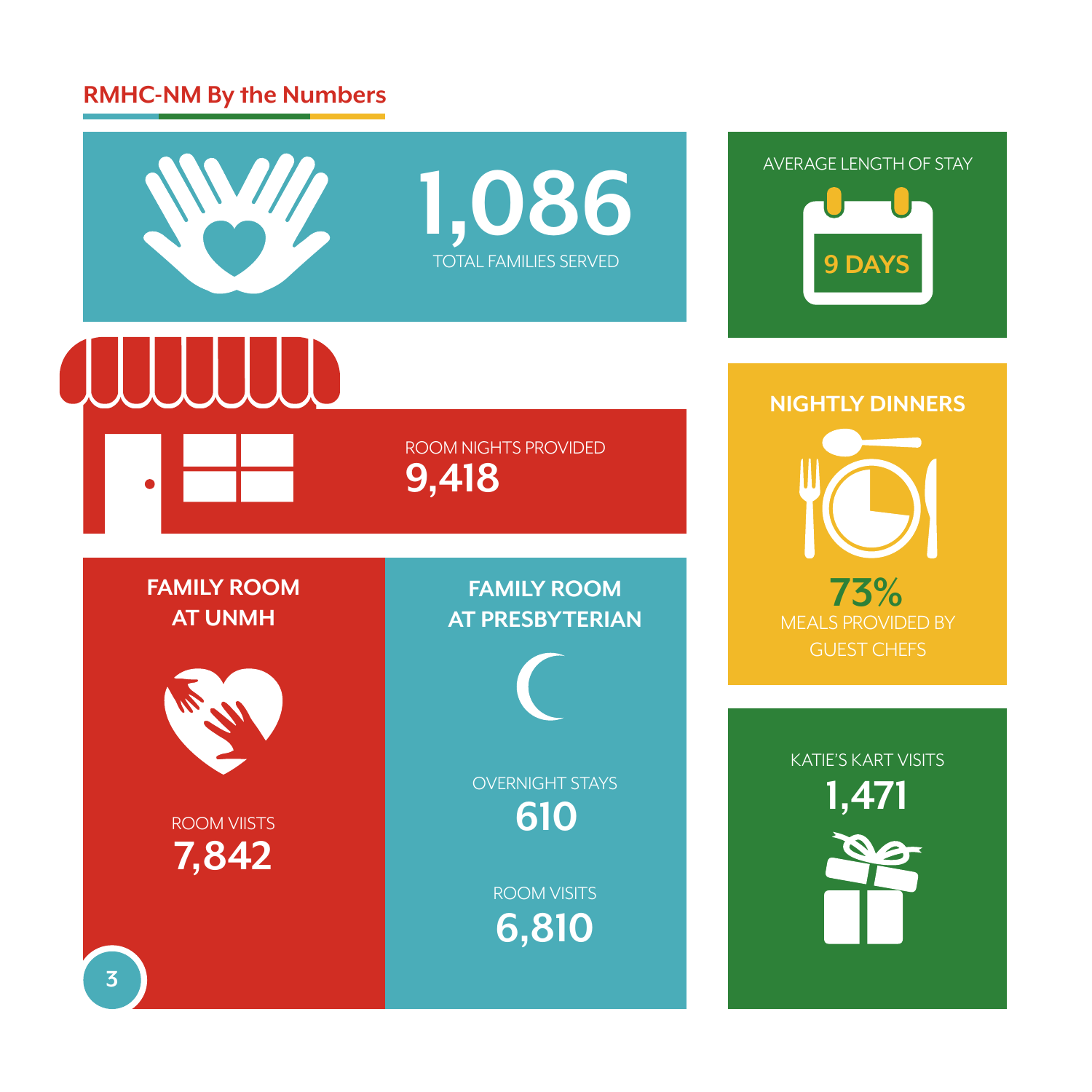

### **MOST FREQUENT DIAGNOSIS BY ROOM NIGHTS**

| <b>PREMATURE BABIES</b><br>4,023 | <b>PULMONARY</b><br>1,544 | <b>ONCOLOGY</b><br>1,122 | <b>HIGH-RISK</b><br><b>MATERNITY</b><br>583 | <b>GASTROLOGY</b><br>220 |
|----------------------------------|---------------------------|--------------------------|---------------------------------------------|--------------------------|
|                                  |                           |                          |                                             | 4                        |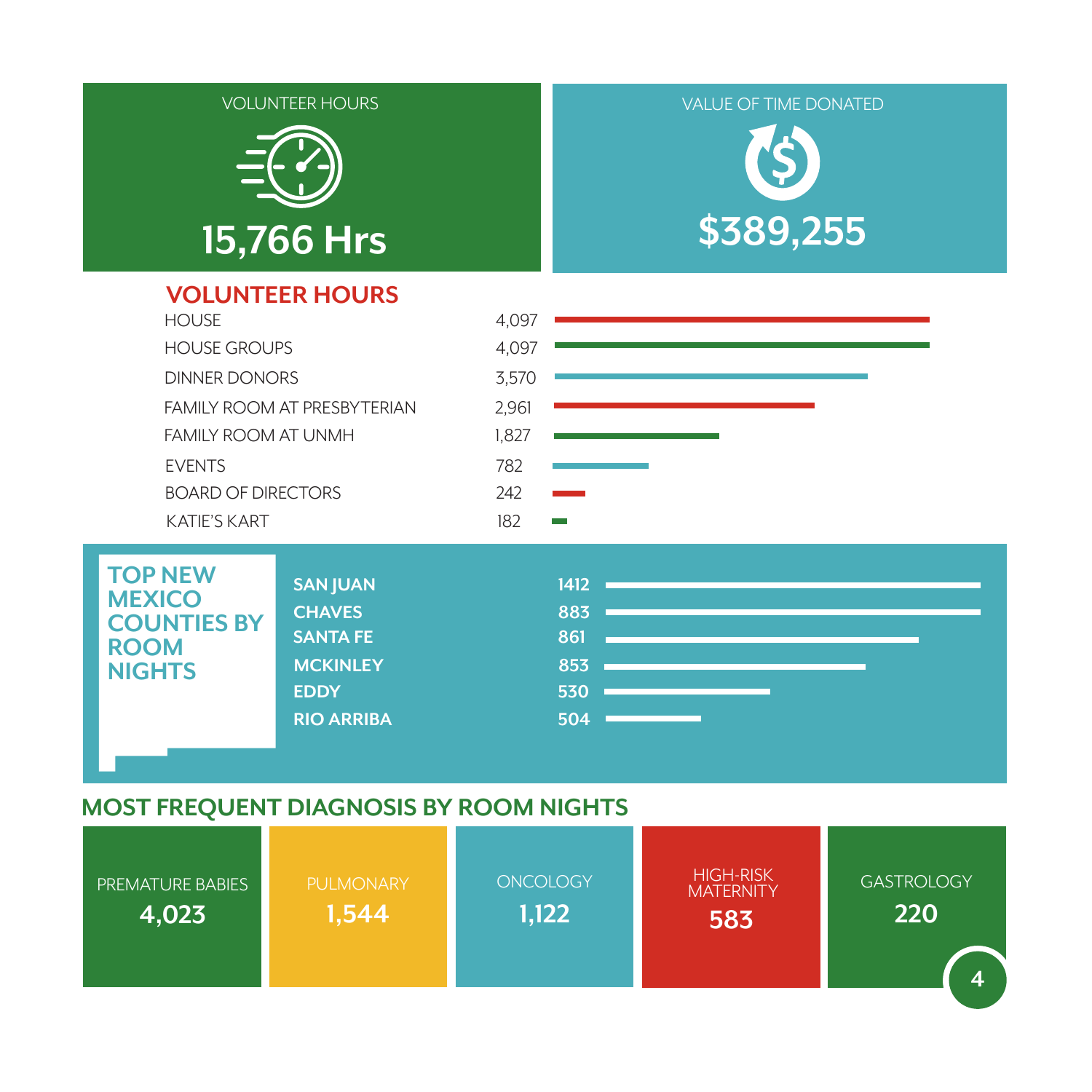

# **Volunteer Highlight - Ronnie's Angels**

A satisfying meal can transport us back in time, across the globe, and even to the nostalgic warmth of our own kitchen table. Thanks to Guest Chef Teams like Ronnie's Angels, the Ronald McDonald House is able to bring the comfort of home-cooking to dozens of families each and every day of the year. Aptly named after Ronald McDonald himself, Ronnie's Angels cook meals inspired in their own kitchens and made with love. Long-time volunteer JJ Parsons says, "The ability to come back to the House after a long tough day at the hospital and to smell the aroma of a hot meal, then to be able to eat it privately with your family… I think it's those small gestures that help them feel the comfort they need." The Angels have cooked more than 60 meals at the House since 2013, but they never lose sight of their purpose. "The Ronald McDonald House resonates with us as mothers, aunts, and grandmothers whose children and families have experienced the struggles of long-term hospital care." One of the group's favorite meals to share is a savory rosemary pork roast with fresh green beans and scalloped potatoes, but no matter the recipe, the Angels say their real job is to ensure families have access to healthy meals, a good night's rest, and the strength to forge on.

Photo Credit: RMHC-NM

**"… I think it's those small gestures that help them feel the comfort they need."**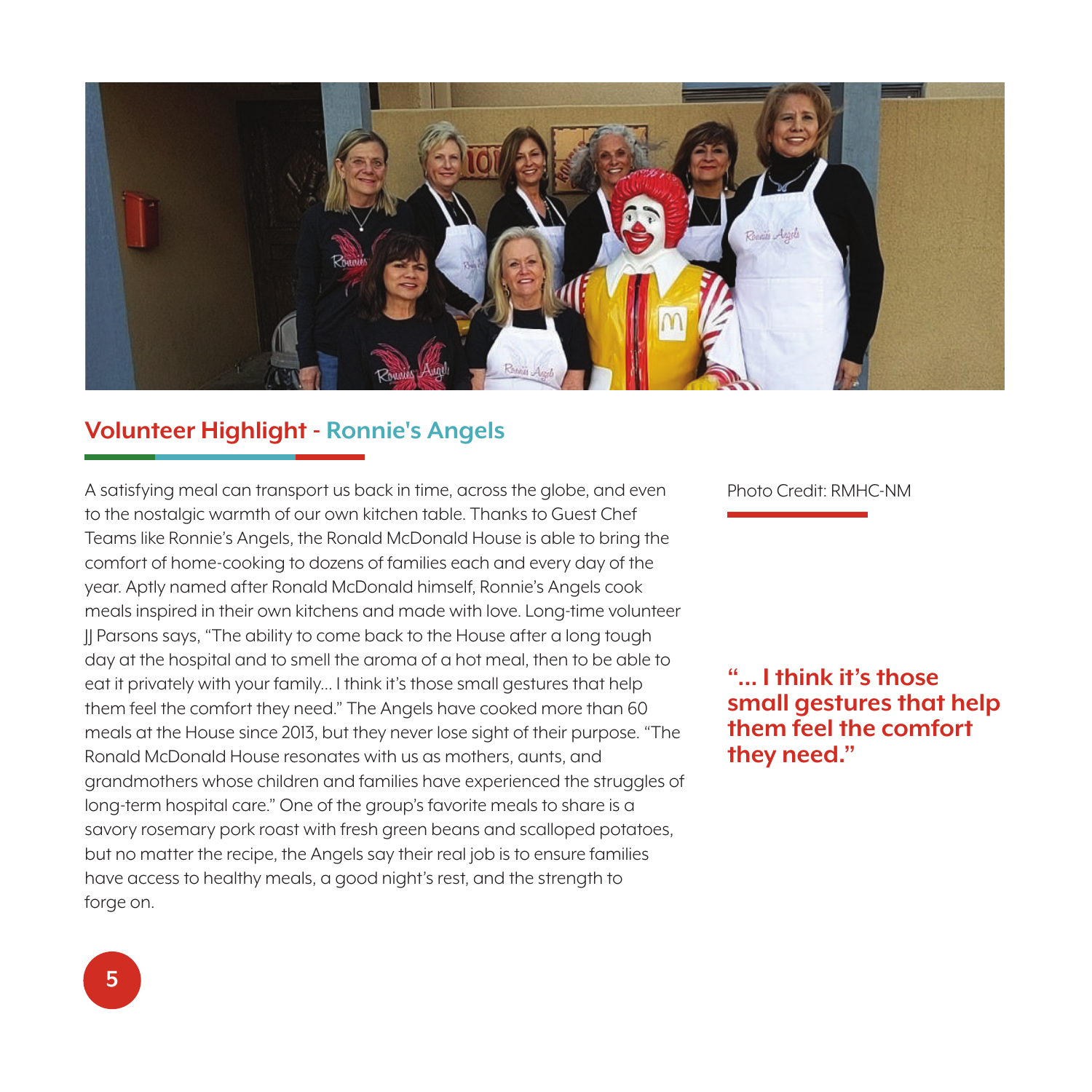

Photo Credit: RMHC-NM

**"It's so easy to see how much of a difference you're making in people's lives."**

### **Room For Every Family**

Over the last several years, demand for Ronald McDonald House® Charities of New Mexico's services have increasingly exceeded its capacity, which means more and more families who hope to stay at the House cannot because it's full. On average, RMHC-NM is forced to turn away up to 200 families annually simply due to lack of space. We know RMHC-NM can never build a house large enough, but we can make Room for Every Family. The new Highlands Ronald McDonald House will include 20 guest rooms, community kitchen, play and common areas. This will allow us to grow from 30 to 50 rooms and help us eventually serve an additional 640 families each year. Located in downtown Albuquerque, directly across from Presbyterian Hospital in the Marriott Springhill Suites, it is the first purpose-built Ronald McDonald House in a hotel. As the first of its kind in the country, RMHC-NM has the opportunity to develop a new model for service delivery. We are looking forward to opening the Highlands Ronald McDonald House in late summer 2020. If the community would like to get involved by volunteering or donating to the new House, please visit rmhc-nm.org and gifthero.com.

# PRENZH + PRENCH

### **Donor Highlight - Diana Blanton**

Sometimes, in this incredibly beautiful life, the gravity of a single moment can etch a scar deeper into our hearts than we ever thought possible. For Ronald McDonald House donor Diana Blanton, that moment happened on a sunny spring day in Silver City when her niece Kashlee was thrown from the back of a horse while out for a routine ride. Kashlee was rushed to the hospital, but doctors were not confident the 9-year-old would survive. In those uncertain hours, Diana had her first experience with the House. "When I got the call about Kashlee, I was thousands of miles away on the east coast. It was horrible not being able to rush to her side, but knowing my brother and his family had a place to go made all the difference." Kashlee is now 34-years-old and one of Diana's biggest inspirations. "She may not have the life we imagined, but she's taught us so much. She truly is a light." After nearly a decade of donated meals and time, and a new room sponsorship at the Yale House in Albuquerque, Diana says it's the look of relief she sees on the faces of families just like hers, that motivates her to give back. "It's so easy to see how much of a difference you're making in people's lives."